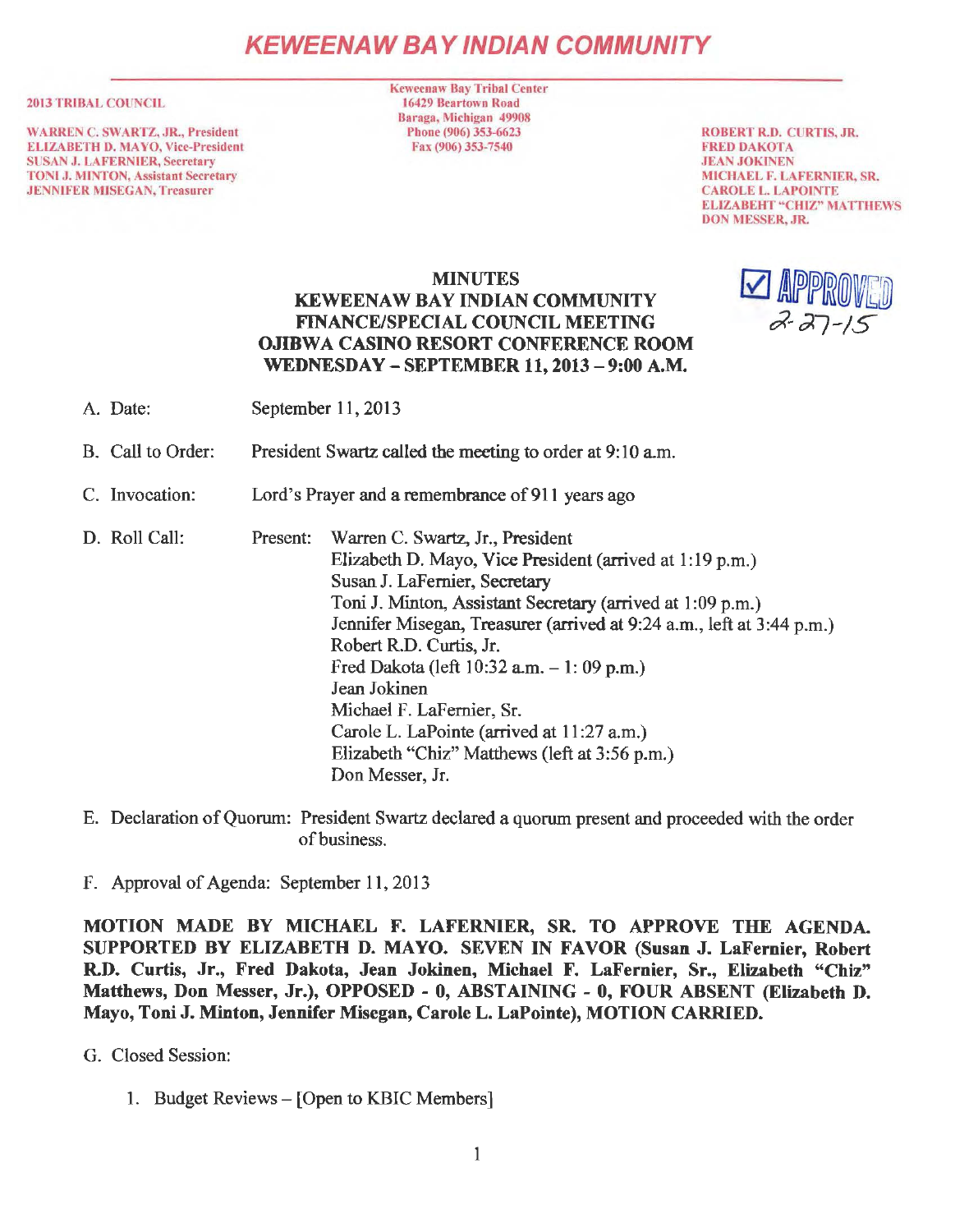- a) Dale Dakota, Tribal Police
- b) Brad Dakota, Tribal Court
- c) Amy St. Arnold, Education Department
- d) Lindy Grell, Tribal Attorney
- e) Janice Halverson, Community Needs Assistance Program
- f) Gary Loonsfoot, Jr., THPO/Section 106
- g) Gary Loonsfoot, Jr., Powwow/Cultural Committee/Language
- h) Bruce LaPointe, Building Inspector
- i) Nikki Reenders-Arens, Youth Program/Summer Youth
- j) Debra Picciano, TERO

MOTION MADE BY MICHAEL F. LAFERNIER, SR. TO GO INTO CLOSED SESSION AT 9:13 A.M. SUPPORTED BY ROBERT R.D. CURTIS, JR. SEVEN IN FAVOR (Susan J. LaFernier, Robert R.D. Curtis, Jr., Fred Dakota, Jean Jokinen, Michael F. LaFernier, Sr., Elizabeth "Chiz" Matthews, Don Messer, Jr.), OPPOSED - O, ABSTAINING - 0, FOUR ABSENT (Elizabeth D. Mayo, Toni J. Minton, Jennifer Misegan, Carole L. LaPointe), MOTION CARRIED.

Jennifer Misegan arrived at 9:24 a.m.

Fred Dakota left at 10:32 a.m.

Break: 10:33 - 10:50 a.m.

Carole LaPointe arrived at 11:27 a.m.

Lunch: 12:00-1:09 p.m.

Toni Minton arrived at 1:09 p.m.

Fred Dakota returned at 1:09 p.m.

Jennifer Misegan returned from lunch at 1:16 p.m.

Elizabeth Mayo arrived at 1:19 p.m.

Jean Jokinen left  $1:25 - 1:41$  p.m.

Break:  $2:31 - 2:49$  p.m.

Break:  $3:16 - 3:27$  p.m.

Jennifer Misegan left at 3:44 p.m.

Elizabeth Matthews left at 3:56 p.m.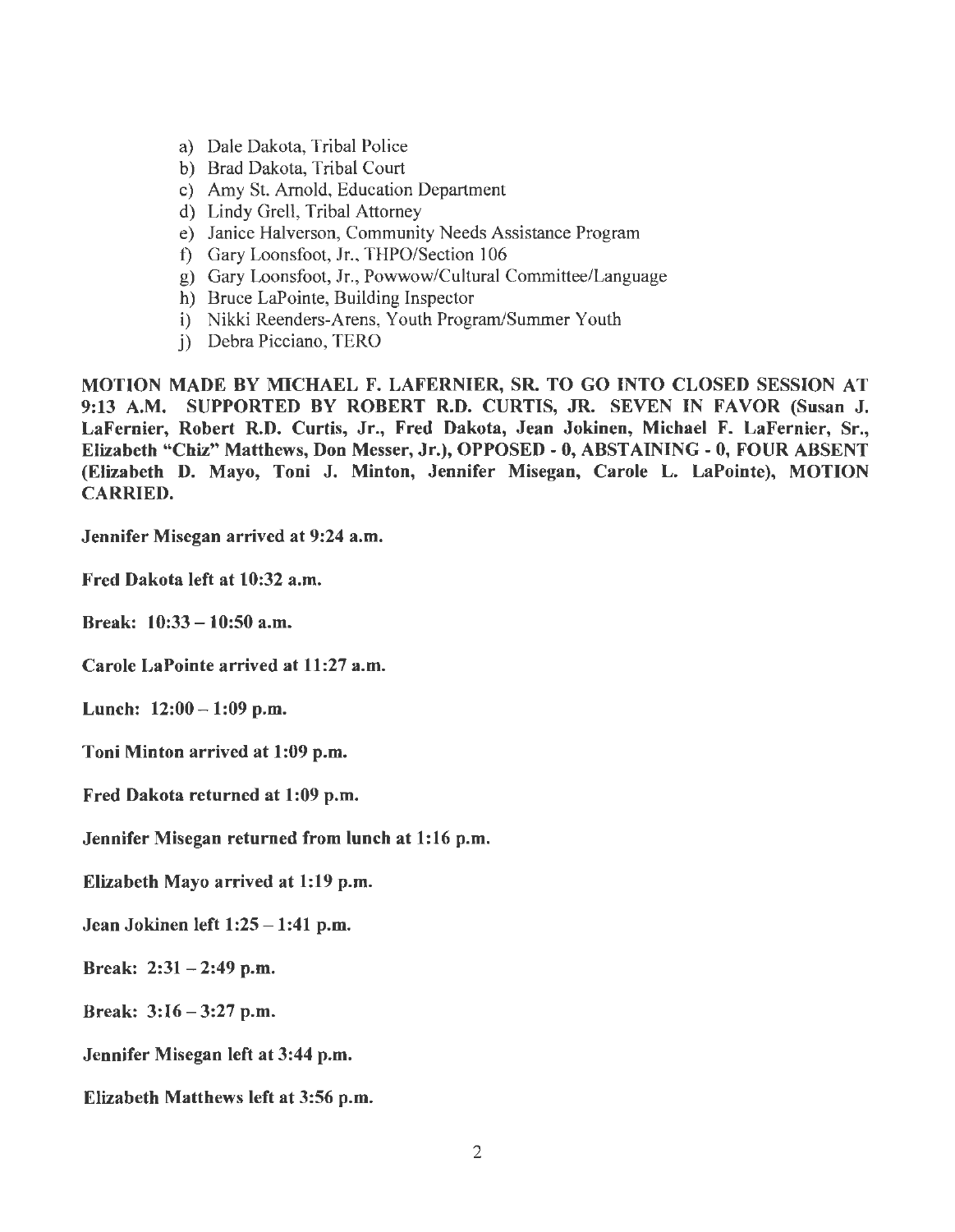MOTION MADE BY ELIZABETH D. MA YO TO GO INTO OPEN SESSION AT 4:09 P.M. SUPPORTED BY CAROLE L. LAPOINTE. NINE IN FAVOR (Elizabeth D. Mayo, Susan J. LaFernier, Toni J. Minton, Robert R.D. Curtis, Jr., Fred Dakota, Jean Jokinen, Michael F. LaFernier, Sr., Carole L. LaPointe, Don Messer, Jr.), OPPOSED - O, ABSTAINING - 0, TWO ABSENT (Jennifer Misegan, Elizabeth "Chiz" Matthews), MOTION CARRIED.

H. Adjournment:

MOTION MADE BY TONI J. MINTON TO ADJOURN AT 4:11 P.M. SUPPORTED BY ELIZABETH D. MA YO. NINE IN FAVOR (Elizabeth D. Mayo, Susan J. LaFernier, Toni J. Minton, Robert R.D. Curtis, Jr., Fred Dakota, Jean Jokinen, Michael F. LaFernier, Sr., Carole L. LaPointe, Don Messer, Jr.), OPPOSED - 0, ABSTAINING - O, TWO ABSENT (Jennifer Misegan, Elizabeth "Chiz" Matthews), MOTION CARRIED.

RespectfuJJy submitted,

egnt hoonsfoot

Peggy Loonsfoot Administrative Specialist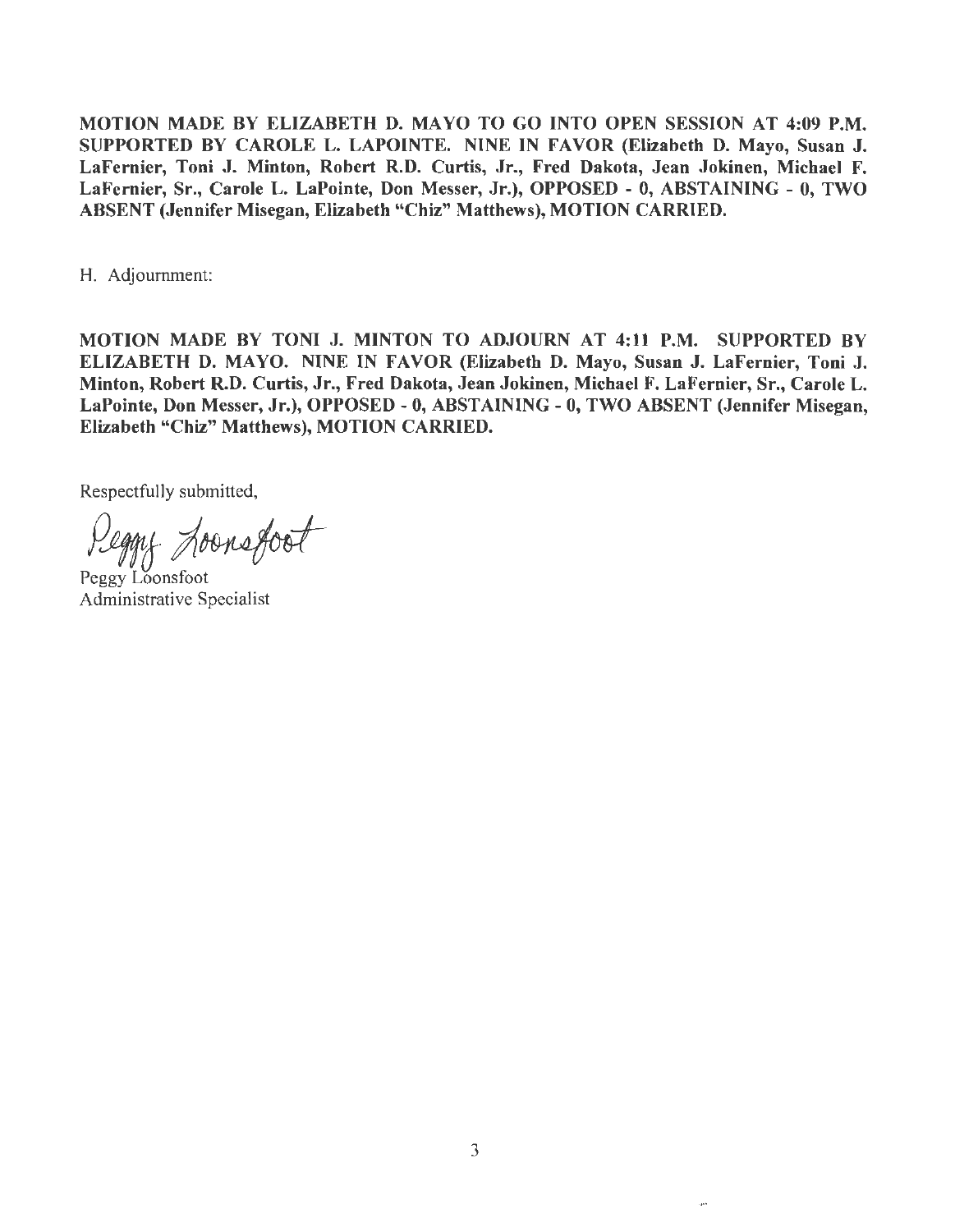### AGENDA KEWEENAW BAY INDIAN COMMUNITY FINANCE/SPECIAL COUNCIL MEETING OJIBWA CASINO RESORT CONFERENCE ROOM WEDNESDAY - SEPTEMBER 11, 2013 - 9:00 A.M.

- A. Date: September 11, 2013
- B. Call to Order:
- C. Invocation: Lord's Prayer
- D. Roll Call:

Warren C. Swartz, Jr., President

\_ Elizabeth D. Mayo, Vice President

Susan J. LaFernier, Secretary

\_ Toni J. Minton, Assistant Secretary

\_ Jennifer Misegan, Treasurer

Robert R.D. Curtis, Jr.

- Fred Dakota
- Jean Jokinen

\_ Michael F. LaFernier, Sr.

- Carole L. LaPointe
- Elizabeth "Chiz" Matthews

Donald Messer, Jr.

- E. Declaration of Quorum:
- F. Approval of Agenda: September 11, 2013
- G. Closed Session:
	- 1. Budget Reviews [Open to KBIC Members]
		- a) Dale Dakota, Tribal Police  $-9:00$  a.m.  $-9:20$  a.m.
		- b) Brad Dakota, Tribal Court  $-9:20 9:40$  a.m.
		- c) Amy St. Arnold, Education Department  $-9:40 10:00$  a.m.
		- d) Lindy Grell, Tribal Attorney  $-10:20 10:40$  a.m.
		- e) Janice Halverson, Community Needs Assistance Program  $-10:40 11:00$  a.m.
		- f) Gary Loonsfoot, Jr., THPO  $11:00 11:20$  a.m.
		- g) Gary Loonsfoot, Jr., Powwow/Cultural Committee  $-11:20 11:40$  a.m.
		- h) Sarah Maki, Fitness Program  $-11:40$  a.m.  $-12:00$  p.m.
		- i) Bruce LaPointe, Building Inspector  $-1:00 1:20$  p.m.
		- j) Nikki Reenders-Arens, Youth Program/Summer Youth  $-1:20 1:40$  p.m.
		- k) Debra Picciano, TERO  $-1:40 2:00$  p.m.
		- l) Carole LaPointe, Health Department  $-2:20 3:00$  p.m.
		- m) Charles Brumleve, Mining  $-3:00 3:20$  p.m.